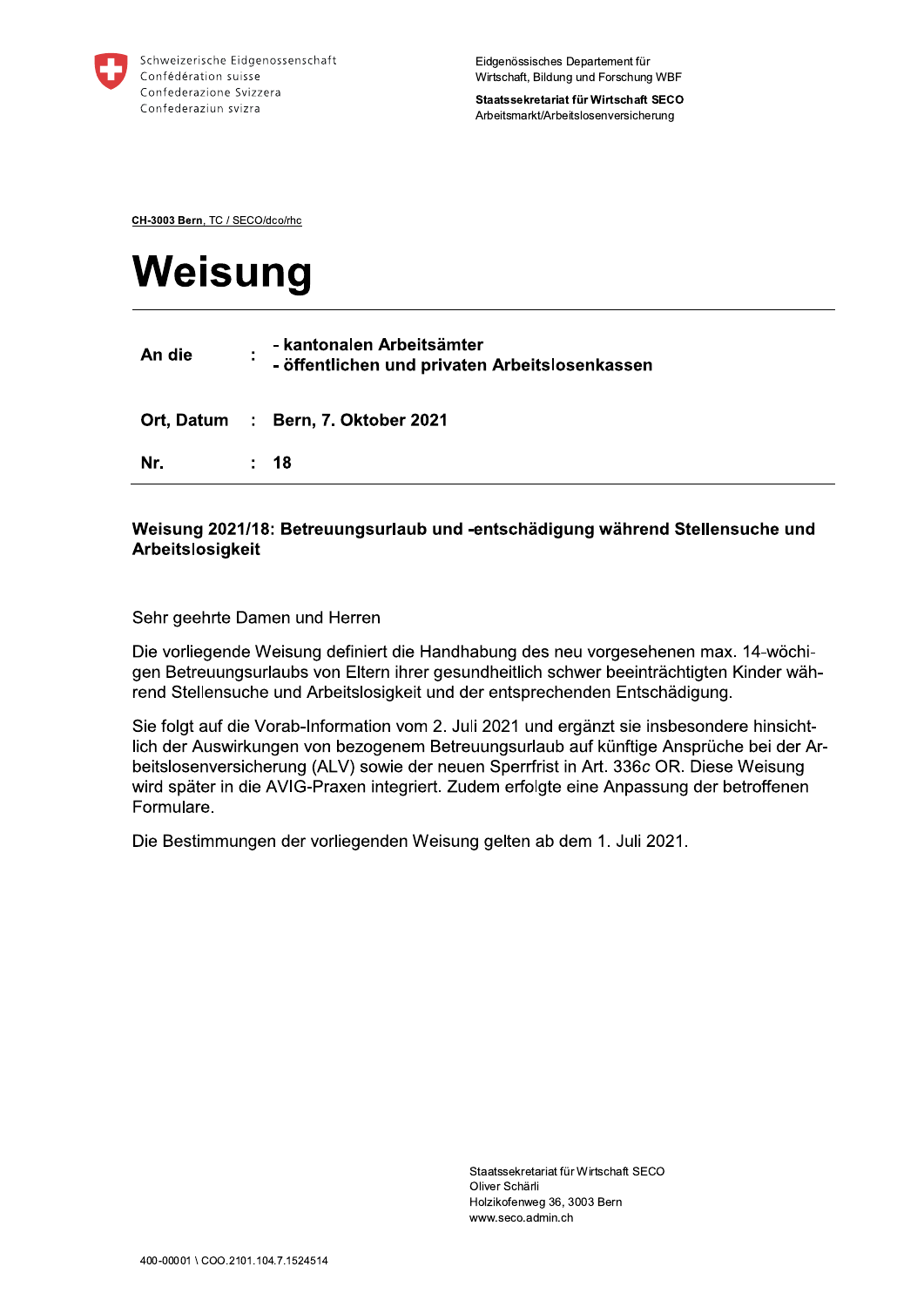## **Innaitsverzeichnis**

|              | <b>Inhaltsverzeichnis</b>                                                 |                                                                             |  |  |
|--------------|---------------------------------------------------------------------------|-----------------------------------------------------------------------------|--|--|
| 1            |                                                                           |                                                                             |  |  |
| $\mathbf{2}$ |                                                                           |                                                                             |  |  |
| 2.1          |                                                                           |                                                                             |  |  |
| 2.2          | Wesentliche Informationen zum Betreuungsurlaub während Arbeitslosigkeit 5 |                                                                             |  |  |
|              | 1                                                                         | Haben arbeitslose Eltern Anspruch auf Betreuungsurlaub?  5                  |  |  |
|              | $\overline{2}$                                                            |                                                                             |  |  |
|              | 3                                                                         |                                                                             |  |  |
|              | 4                                                                         | Von welchen Pflichten ist die versicherte Person während BET befreit? 5     |  |  |
|              | 5                                                                         |                                                                             |  |  |
|              | 6                                                                         | Wie kann die ALV ihre Beratungs- und Aufklärungspflicht in Bezug auf den    |  |  |
|              | $\overline{7}$                                                            | Wer ist für die Bewilligung der jeweiligen Urlaubsperioden zuständig (BET-  |  |  |
|              | 8                                                                         | Muss die versicherte Person Fristen einhalten, um eine BET-Bewilligung zu   |  |  |
|              | 9                                                                         | Welche Voraussetzungen prüft das RAV für eine BET-Bewilligung? 7            |  |  |
|              | 10                                                                        | Wie wird eine BET-Bewilligung erteilt und was ist dabei zu beachten?  8     |  |  |
|              | 11                                                                        | Wer ist für die monatliche Bescheinigung der bezogenen BET zu Handen der    |  |  |
|              | 12                                                                        | Was passiert, wenn die Voraussetzungen für die BET-Bewilligung nicht (mehr) |  |  |
|              | 13                                                                        | Was passiert, falls die Ausgleichskasse den Anspruch auf BUE ablehnt,       |  |  |
|              | 14                                                                        | Wie muss die versicherte Person vorgehen, um die BUE zu erhalten? 10        |  |  |
|              | 15                                                                        | Wie kann die zuständige Ausgleichskasse festgestellt werden?  10            |  |  |
|              | 16                                                                        | Kann die ALK eine Verrechnung bei der Ausgleichskasse oder die Anmeldung    |  |  |
|              | 17                                                                        | Wie ist der Bezug während Zwischenverdienst geregelt?  11                   |  |  |
|              | 18                                                                        | Stellt Betreuungsurlaub mit EO-Taggeldbezug Beitragszeit dar? 11            |  |  |
|              | 19                                                                        |                                                                             |  |  |
|              | 20                                                                        | Ist EO-Taggeld wegen Betreuungsurlaub in den versicherten Verdienst zu      |  |  |
|              | 21                                                                        | Wie regelt das OR den Kündigungsschutz bei Betreuungsurlaub? 11             |  |  |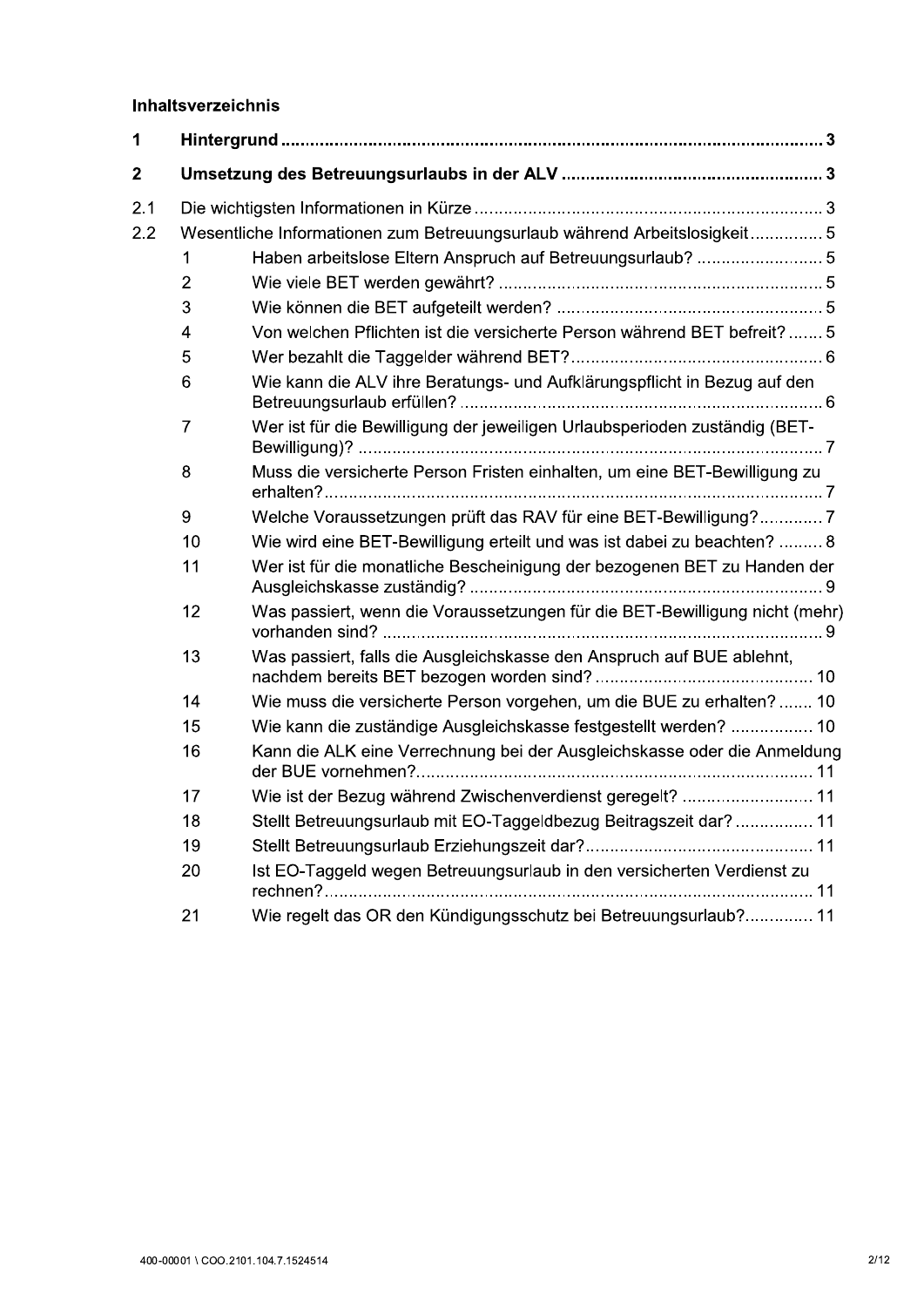## $\mathbf 1$ **Hintergrund**

Mit dem neuen Bundesgesetz über die Verbesserung der Vereinbarkeit von Erwerbstätigkeit und Angehörigenbetreuung, welches das Parlament am 20. Dezember 2019 verabschiedet hat, wurden die Grundlagen für eine bessere Unterstützung von betreuenden Angehörigen geschaffen.

In einer ersten Etappe wurde per 1. Januar 2021 insbesondere ein bezahlter Urlaub (drei Tage pro Fall und maximal zehn Tage pro Jahr) zur Betreuung Angehöriger im Obligationenrecht (OR) eingeführt.

In einer zweiten Etappe wurde per 1. Juli 2021 ein 14-wöchiger Urlaub für die Betreuung von schwer kranken oder verunfallten Kindern eingeführt. Anspruch auf eine Betreuungsentschädigung (BUE) und damit auch auf den entsprechenden Urlaub haben in der Regel Angestellte, Selbständigerwerbende und Bezüger von Taggeldern wie insbesondere der ALV. Der Betreuungsurlaub wird über die Erwerbsersatzordnung (EO) entschädigt und ist im EOG, der EOV sowie im OR geregelt. Die Ausführungsbestimmungen für die BUE sind direkt im neuen Kreisschreiben über die Betreuungsentschädigung (KS BUE) geregelt.

## $\overline{2}$ Umsetzung des Betreuungsurlaubs in der ALV

## $2.1$ Die wichtigsten Informationen in Kürze

Eltern, die Arbeitslosenentschädigung (ALE) beziehen, haben ab dem 1. Juli 2021 Anspruch auf Urlaub für die Betreuung ihres wegen Krankheit oder Unfalls gesundheitlich schwer beeinträchtigten Kindes.

Die beiden Elternteile können pro Krankheitsfall oder Unfall des Kindes bis zu 14 Urlaubswochen unter sich aufteilen. Diese 14 Wochen können blockweise oder in Form von Einzeltagen bezogen werden. Die Eltern können die Urlaubstage frei unter sich aufteilen und sie auch gleichzeitig beziehen. Diese Tage müssen innerhalb einer Rahmenfrist von 18 Monaten bezogen werden. Diese Rahmenfrist für Betreuungsurlaub beginnt an dem Tag, für den der erste der beiden Elternteile ein Taggeld bezieht. Während des Betreuungsurlaubs muss die versicherte Person nicht vermittlungsfähig sein und ist somit nicht verpflichtet, sich dem Arbeitsmarkt zur Verfügung zu stellen, an arbeitsmarktlichen Massnahmen (AMM) teilzunehmen oder Arbeitsbemühungen nachzuweisen.

Jeder Betreuungsurlaub während der Arbeitslosigkeit muss grundsätzlich im Voraus vom zuständigen Regionalen Arbeitsvermittlungszentrum (RAV) bewilligt werden. Im Hinblick auf die Wiedereingliederungsstrategie werden die Bewilligungen in den meisten Fällen kurz- oder mittelfristig erfolgen.

Der Erwerbsausfall im Betreuungsurlaub wird nicht von der ALV, sondern durch die EO entschädigt. Das entsprechende EO-Taggeld muss durch die versicherte Person oder den aktuellen Arbeitgeber bei der zuständigen AHV-Ausgleichskasse (AK) mit den dafür vorgesehenen Formularen angemeldet werden. Das Taggeld wird monatlich ausgerichtet. Die Arbeitslosenkasse (ALK) erstellt dafür jeweils monatlich im Anschluss an den effektiven Bezug des Urlaubs eine Bescheinigung für die Antragstellung des entsprechenden EO-Taggeldes.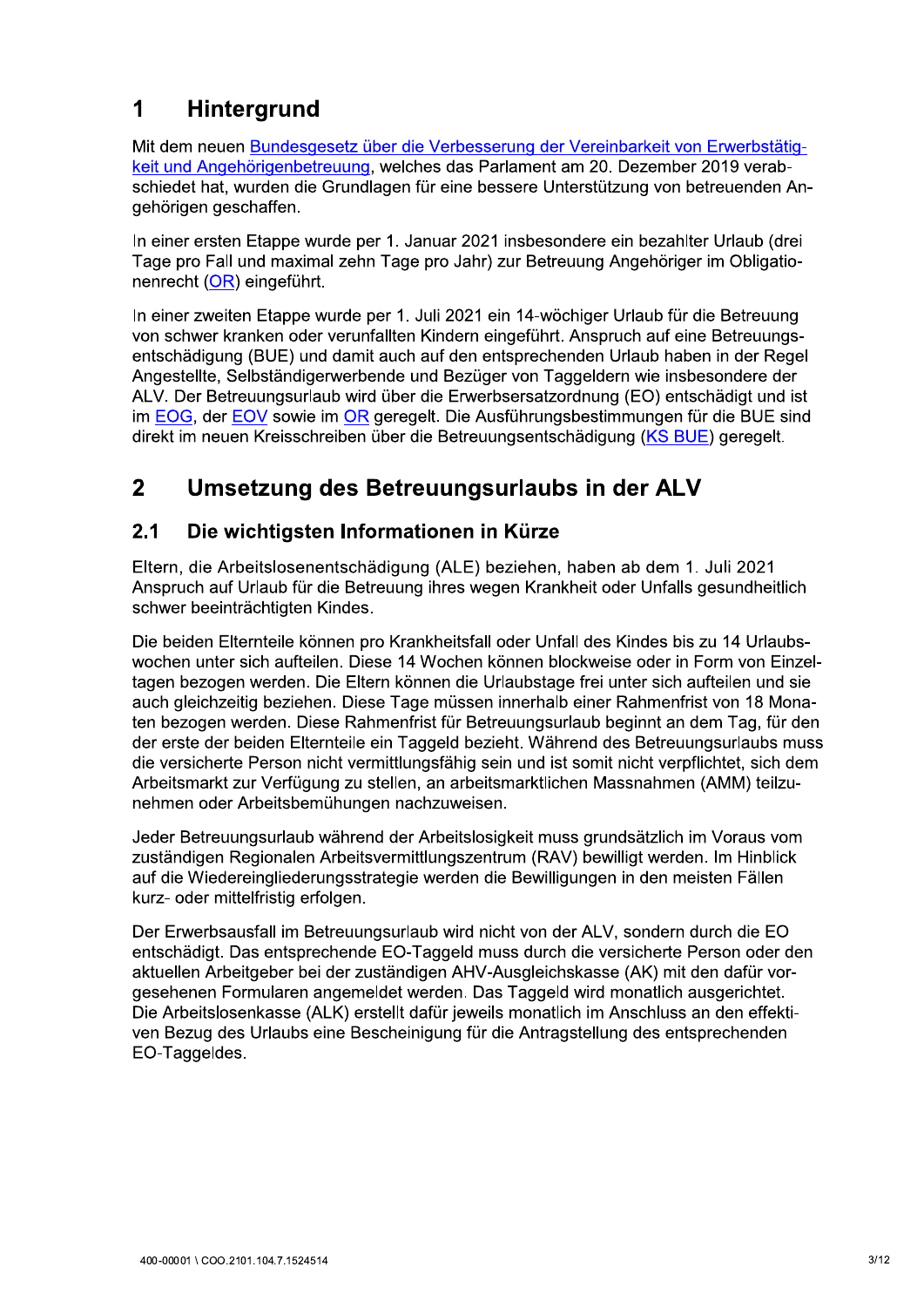Für den Entscheid über den Anspruch auf BUE und die entsprechende Aufklärung der EItern ist die AK zuständig. Grundsätzlich ist vorgesehen, dass arbeitslose Personen Anspruch auf ein EO-Taggeld haben, wenn die folgenden Voraussetzungen kumulativ erfüllt sind:

- Sie sind Eltern eines minderjährigen Kindes, das wegen Krankheit oder Unfall ge $a)$ sundheitlich schwer beeinträchtigt ist, dessen Betreuung die Anwesenheit der Eltern erfordert:
	- auch Stief- und Pflegeeltern können unter bestimmten Bedingungen Anspruch haben (siehe Rz. 1047 bis 1052 KS BUE)
	- massgeblich ist das Alter des Kindes am ersten Tag der Rahmenfrist für Betreuungsurlaub
- Sie haben am Arbeitstag vor Beginn der jeweiligen Urlaubsperiode ALE bezogen  $b)$ (oder Warte- / Einstelltage getilgt respektive den Anspruch auf ALE wegen Krankheit ausgeschöpft);
- Sie haben am jeweiligen Urlaubstag weder den Höchstanspruch an Taggeldern  $c)$ ausgeschöpft noch das Ende ihrer Rahmenfrist für den Leistungsbezug erreicht;
- Für den jeweiligen Urlaubstag wurde Ihre Vermittlungsfähigkeit nicht aberkannt.  $d)$

Diese Bedingungen müssen jeweils für jeden Urlaubstag kumulativ erfüllt sein.

Die Voraussetzung der schweren gesundheitlichen Beeinträchtigung wird von einem Arzt geprüft und bescheinigt. Ein Kind ist gesundheitlich schwer beeinträchtigt, wenn eine einschneidende Veränderung seines körperlichen oder psychischen Zustandes eingetreten ist sowie der Verlauf oder der Ausgang dieser Veränderung schwer vorhersehbar ist oder mit einer bleibenden oder zunehmenden Beeinträchtigung oder dem Tod zu rechnen ist. Diese schwere gesundheitliche Beeinträchtigung ist von Bagatellkrankheiten und leichten Unfallfolgen abzugrenzen: Schwere gesundheitliche Beeinträchtigungen verlangen eine intensive Betreuung durch die Eltern (beispielsweise gilt ein Arm- oder Beinbruch nicht als schwere Beeinträchtigung der Gesundheit). Dies wird schweizweit jährlich insgesamt ungefähr 4500 Kinder betreffen.

Die BUE beträgt 80 % des Durchschnittseinkommens vor Anspruchsbeginn, grundsätzlich maximal 196 Franken pro Kalendertag. Bei Personen, die während des Bezugs von ALE Betreuungsurlaub nehmen, ist aufgrund der Besitzstandwahrung ein maximaler Ansatz von ca. 324 Franken pro Tag möglich.

Für einen Tag, an dem ein Elternteil BUE bezieht, ist ein gleichzeitiger Bezug von Taggeldern anderer Versicherungen (z. B. Kranken- oder Unfallversicherung) ausgeschlossen. Zur Verhinderung einer Überentschädigung kann eine Person ebenfalls nicht mehrere EO-Taggelder gleichzeitig beziehen.

Der Vater hat während der Zeit, in der die Mutter die Mutterschaftsentschädigung (MSE) bezieht, keinen Anspruch auf die BUE (inkl. einer eventuellen Verlängerung auf bis zu 22 Wochen wegen langem Spitalaufenthaltes des Neugeborenen). Hingegen hat die Mutter - nach der MSE - Anspruch auf BUE, wenn der Vater Vaterschaftsentschädigung bezieht.

Während des Betreuungsurlaubs gilt zudem der Kündigungsschutz zur Unzeit nach Art. 336c Abs. 1 lit. c<sup>ter</sup> OR. Die entsprechende Sperrfrist beginnt zu laufen, wenn der Anspruch entsteht. Sie dauert so lange wie der Anspruch auf den Urlaub besteht, längstens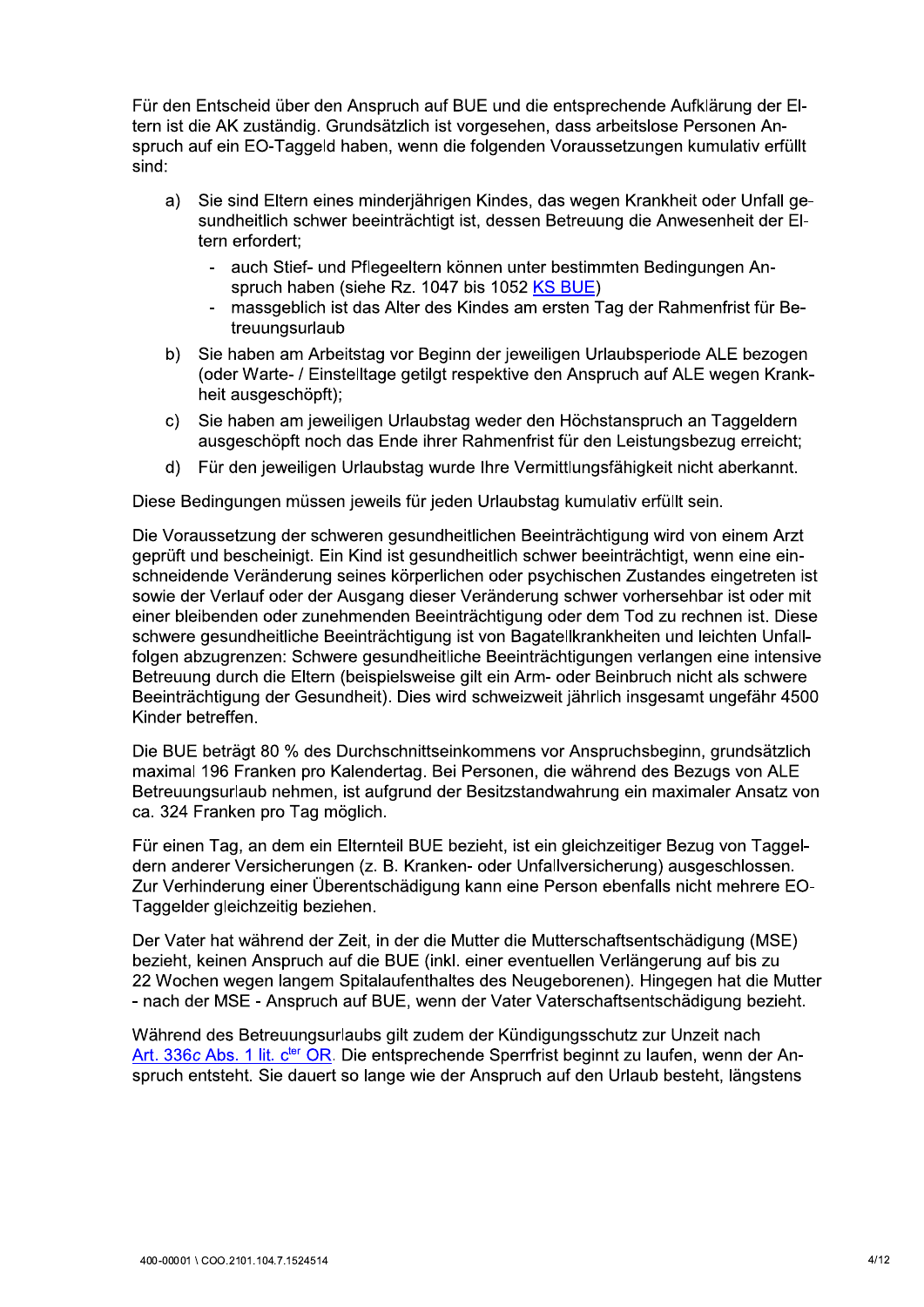aber während sechs Monaten ab dem Tag, an dem die Rahmenfrist zu laufen beginnt. Ausserdem dürfen die Ferien nicht gekürzt werden, wenn die Eltern den Betreuungsurlaub beziehen (Art. 329b Abs. 3 OR).

Für weitere Details des generellen Anspruchs auf BUE kann auf das KS BUE, sowie auf das Merkblatt «Betreuungsentschädigung» der Informationsstelle AHV/IV verwiesen werden.

## $2.2$ Wesentliche Informationen zum Betreuungsurlaub während Arbeitslosigkeit

## $\mathbf{1}$ Haben arbeitslose Eltern Anspruch auf Betreuungsurlaub?

Ja, unter der spezifischen Benennung «Betreuungstage ALV», abgekürzt «BET».

Das Taggeld der Ausgleichskasse wiederum nennt sich «Betreuungsentschädigung». abgekürzt «BUE».

## $\overline{2}$ Wie viele BET werden gewährt?

Die beiden Elternteile können pro Krankheitsfall oder Unfall des Kindes BET für eine Dauer von bis zu 14 Wochen unter sich aufteilen, was 70 Arbeitstage darstellt.

Diese maximale Anzahl von Tagen wird durch das gesuchte Arbeitspensum nicht beeinflusst.

## $\overline{\mathbf{3}}$ Wie können die BET aufgeteilt werden?

BET kann innert einer Rahmenfrist von 18 Monaten bezogen werden. Diese Rahmenfrist für Betreuungsurlaub beginnt an dem Tag, für den der erste Elternteil eine BUE bezieht.

Während dieser Rahmenfrist, können die Eltern die BET separat oder gleichzeitig, blockweise oder in Form von Einzeltagen beziehen. Nehmen sie den Urlaub gleichzeitig, wird für den gleichen Tag pro Person je ein BET bezogen. Ohne anderslautende Abmachung zwischen den Eltern kann jeder Elternteil 7 Wochen, also 35 Arbeitstage beziehen.

## $\overline{\mathbf{A}}$ Von welchen Pflichten ist die versicherte Person während BET befreit?

Während den BET muss die versicherte Person nicht vermittlungsfähig sein und ist somit nicht verpflichtet, sich dem Arbeitsmarkt zur Verfügung zu stellen, an AMM teilzunehmen oder Arbeitsbemühungen nachzuweisen.

Der bewilligte Bezug von BET (siehe Frage 9) ermöglicht es, bei der Festlegung von Beratungs- und Kontrollgesprächen oder Vorstellungsterminen sowie bei der Zuweisung in eine AMM frühzeitig auf BET Rücksicht zu nehmen. Fällt der BET mit einem Termin für ein Beratungs- und Kontrollgespräch zusammen, wird ein neuer Termin vereinbart

Zwischen jedem BET-Bezug müssen die Kontrollvorschriften wieder erfüllt werden. Die versicherte Person muss insbesondere wieder Arbeitsbemühungen nachweisen.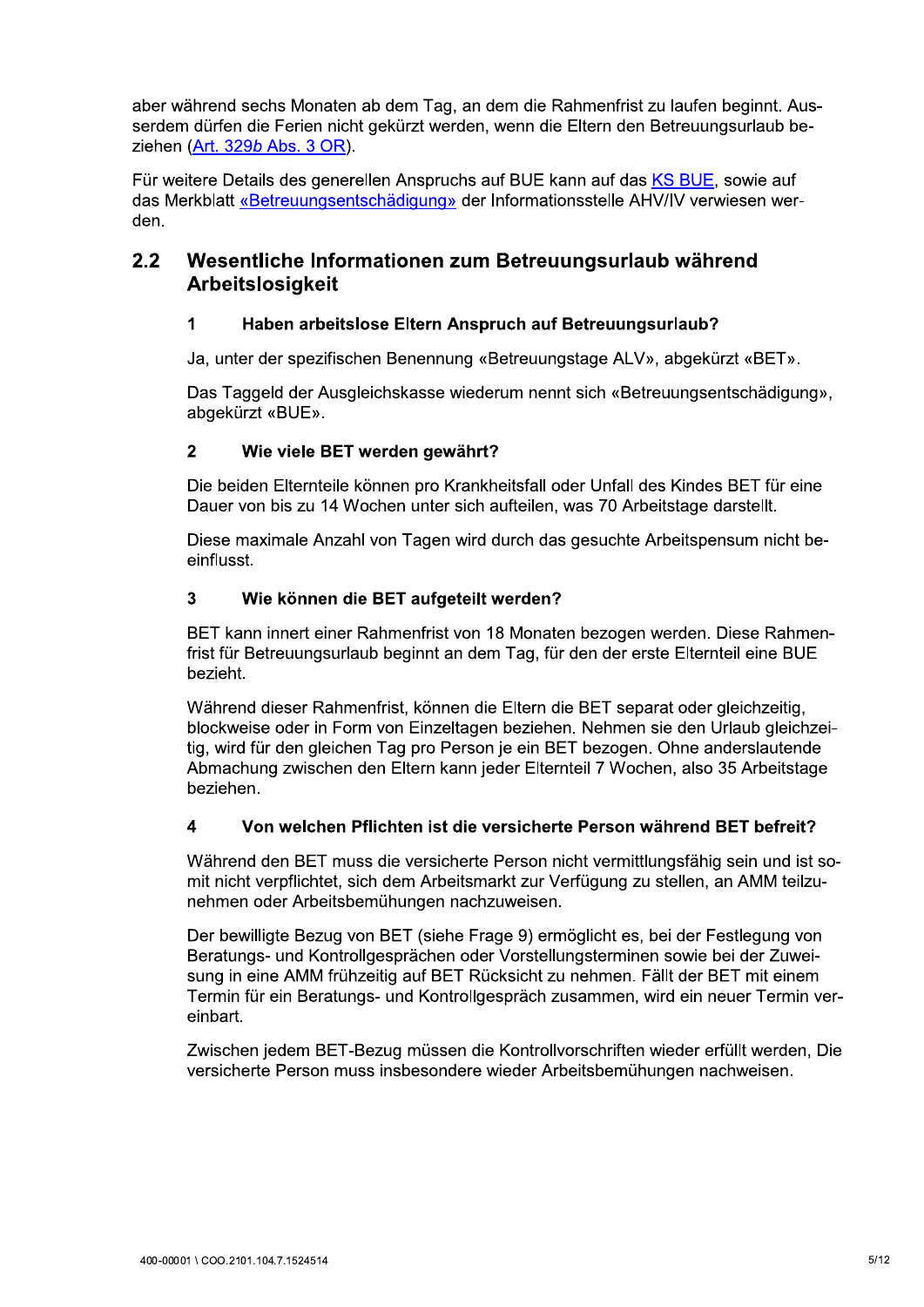## 5 Wer bezahlt die Taggelder während BET?

Die Arbeitslosenkasse entrichtet während BET keine ALE. Die Eltern beantragen die Auszahlung der BUE direkt bei der Ausgleichskasse.

Da die ALV die Entrichtung von BUE während BET nicht zusichern kann, liegt es in der Verantwortung der versicherten Person zu entscheiden, ob sie BET bezieht.

## 6 Wie kann die ALV ihre Beratungs- und Aufklärungspflicht in Bezug auf den Betreuungsurlaub erfüllen?

Die versicherte Person wird vom RAV informiert, dass es als erstes mit dem behandelnden Arzt zu besprechen gilt, ob die medizinischen Voraussetzung für einen Betreuungsurlaub vorhanden sind. Nur mit dem entsprechenden Arztzeugnis im Formular 318.744 der Informationsstelle AHV/IV «Anmeldung Betreuungsentschädigung» können BET und BUE bezogen werden.

Zudem versorgt das RAV die versicherte Person mit den nötigen Informationen zu den Regelungen in der ALV - insbesondere, dass BET nicht von der ALV entschädigt wird und die Versicherten für die Geltendmachung des Anspruchs auf BUE bei der zuständigen AK verantwortlich sind.

Die Aufklärung zum Thema BUE obliegt hingegen den AKs. Grundsätzlich können aber die Informationen gemäss Kapitel 2.1 der vorliegenden Weisung bekanntgegeben werden. Für weitere Details kann auf Kapitel 3.4 des Kreisschreibens KS BUE verwiesen werden.

Die ALV kann dazu den betroffenen Eltern folgende Links abgeben. Sollten die Broschüre und die Internetseite des BSV nicht ausreichend aufklären, wäre die zuständige AK zu kontaktieren.

Broschüre «Betreuungsentschädigung» der Informationsstelle AHV/IV

D: www.ahv-iv.ch/p/6.10.d  $F$  www.ahv-iv.ch/p/6.10.f I: www.ahv-iv.ch/p/6.10.i

Internetseite BSV-EO

- D: www.bsv.admin.ch/bsv/de/home/sozialversicherungen/eo-msv.html
- F: www.bsv.admin.ch/bsv/fr/home/assurances-sociales/eo-msv.html
- I: www.bsv.admin.ch/bsv/it/home/assicurazioni-sociali/eo-msv.html

Hinsichtlich der Koordination mit den AK und der Aufklärungspflicht ist es wichtig, das Geschehen zu dokumentieren (insb. folgende Dokumente im Kundendossier aufzubewahren: Formular «Anmeldung Betreuungsentschädigung», Entscheid der AK über den Anspruch auf BUE, BUE-Abrechnungen, BET-Bewilligungen, monatlich ausgestellte Formulare «Folgemeldung Betreuungsentschädigung», Aufklärung gem. Frage 10).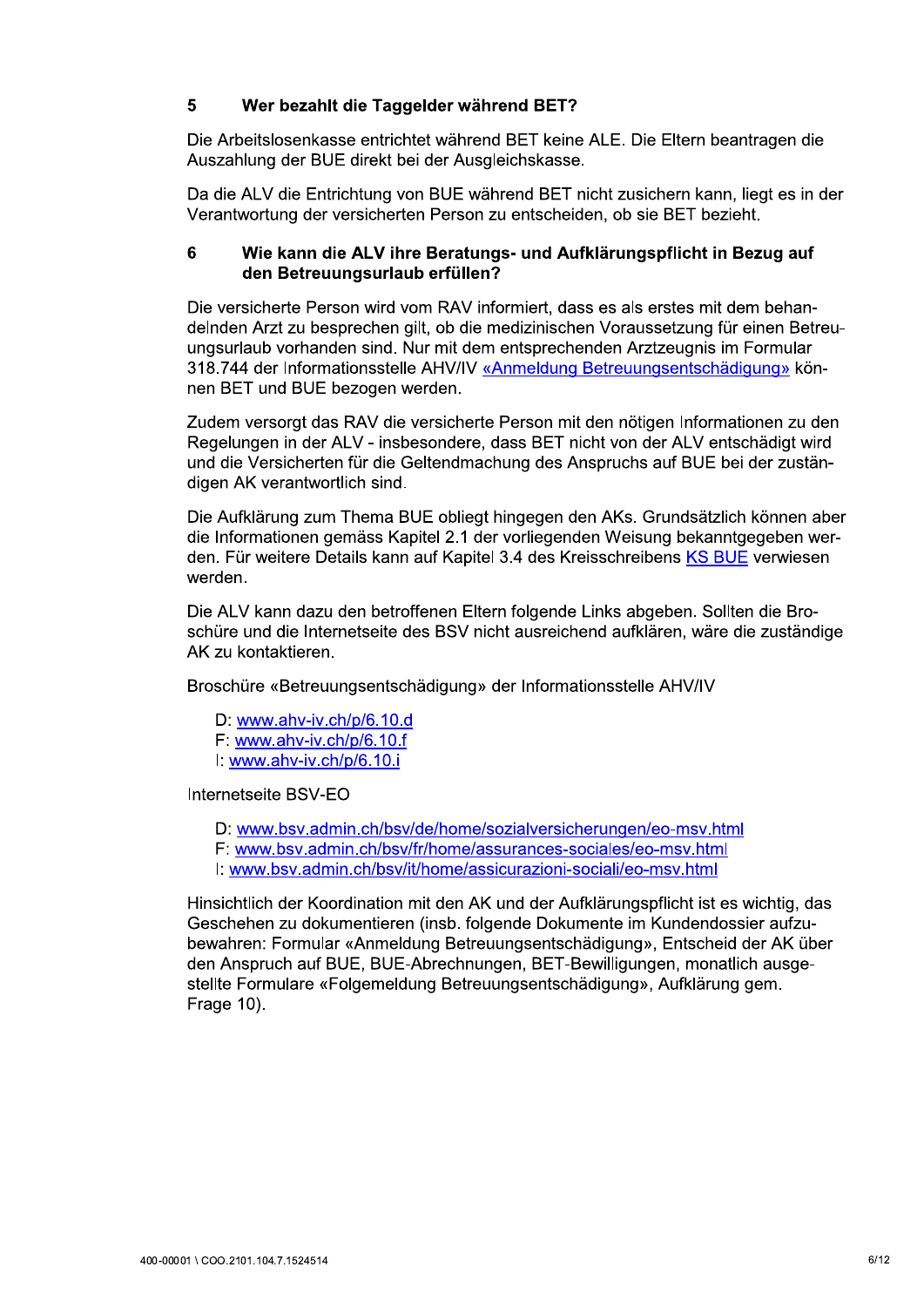# 7 Wer ist für die Bewilligung der jeweiligen Urlaubsperioden zuständig<br>(BET-Bewilligung)?

Jede Urlaubsperiode muss vom RAV bewilligt werden. Während einer AMM koordiniert das RAV mit dem AMM-Anbieter den Bezug. Während einem Zwischenverdienst spricht sich die versicherte Person auch mit dem Arbeitgeber ab.

7 Wer ist für die Bewilligu<br>
(BET-Bewilligung)?<br>
Jede Urlaubsperiode muss vom<br>
das RAV mit dem AMM-Anbieter<br>
spricht sich die versicherte Person<br>
Bezieht die versicherte Person T<br>
für die Bewilligung von BET zust<br>
Taggeld Bezieht die versicherte Person Taggelder einer anderen Versicherung, ist das RAV nur für die Bewilligung von BET zuständig, wenn auch die ALV weiterhin ein reduziertes Taggeld leistet. Hingegen unterstehen Personen, die ausschliesslich Taggelder einer anderen Versicherung beziehen, dieser Weisung nicht und können sich direkt an die AK wenden. Personen, die den Anspruch auf ALE wegen Arbeitsunfähigkeit ausgeschöpft, aber keine Taggeldversicherung haben, unterstehen weiterhin dieser Weisung, womit das RAV für deren BET-Bewilligung zuständig ist. Bezieht die versicherte Person Taggelder einer anderen Versicherung, ist das RAV nur<br>
für die Bewilligung von BET zuständig, wenn auch die ALV weiterhin ein reduziertes<br>
Taggeld leistet. Hingegen unterstehen Personen, die

## zu erhalten?

Die versicherte Person beachtet folgende Fristen:

- 14 Lage hach Beginn der ersten BET für die Einreichung der Belege hach Punkt a) der Frage 9.
- 14 Tage im Voraus um die Bewilligung für jede Urlaubsperiode zu beantragen.

In begründeten Fällen, insbesondere bei Notfällen oder unerwarteten Ereignissen, können diese Fristen entsprechend angepasst werden.

Die BET-Bewilligung hängt nicht von der Einhaltung der Fristen ab. Sofern die Voraussetzungen nach Frage 9 gegeben sind, wird die BET-Bewilligung erteilt - unabhängig davon, ob die Fristen eingehalten wurden oder nicht. Es kommt daher vor, dass BET bewilligt werden, die erst nach erfolgtem Bezug beantragt wurden. Dies kann insbesondere bei der ersten Urlaubsperiode der Fall sein, die oft aus einer Notlage heraus entsteht. bewilligt werden, die erst nach erfolgtem Bezug beantragt wurden. Dies kann insbes<br>dere bei der ersten Urlaubsperiode der Fall sein, die oft aus einer Notlage heraus (steht.<br>Falls die Fristen unentschuldigt nicht eingehalt

Falls die Fristen unentschuldigt nicht eingehalten werden, ist im Wiederholungsfall neben der rückwirkenden BET-Bewilligung jedoch eine Sanktion wegen Meldepflichtverletzung zu prüfen.

Falls folgende Voraussetzungen kumulativ erfüllt sind, erteilt das RAV die BET-Bewilliqunq:

a) entweder liegt der positive Entscheid der AK über den Anspruch auf BUE bereits vor.

In diesem Fall legt die versicherte Person dem RAV die letzte BUE-Abrechnung der AK vor.

oder die Entscheidung der AK steht noch aus:

In diesem Fall legt die versicherte Person dem RAV die Kopie des vom Arzt und der Versicherten Person unterzeichnen Formulars 318.744 der Informationsstelle AHV/IV «Anmeldung Betreuungsentschädigung» vor. Auf dem Formular müssen die Teile 1 bis 5, 8 und 9 komplett ausgefüllt sein. Der letzte Arbeitgeber kann Teil 6 auf dem Formular für die AK anschliessend noch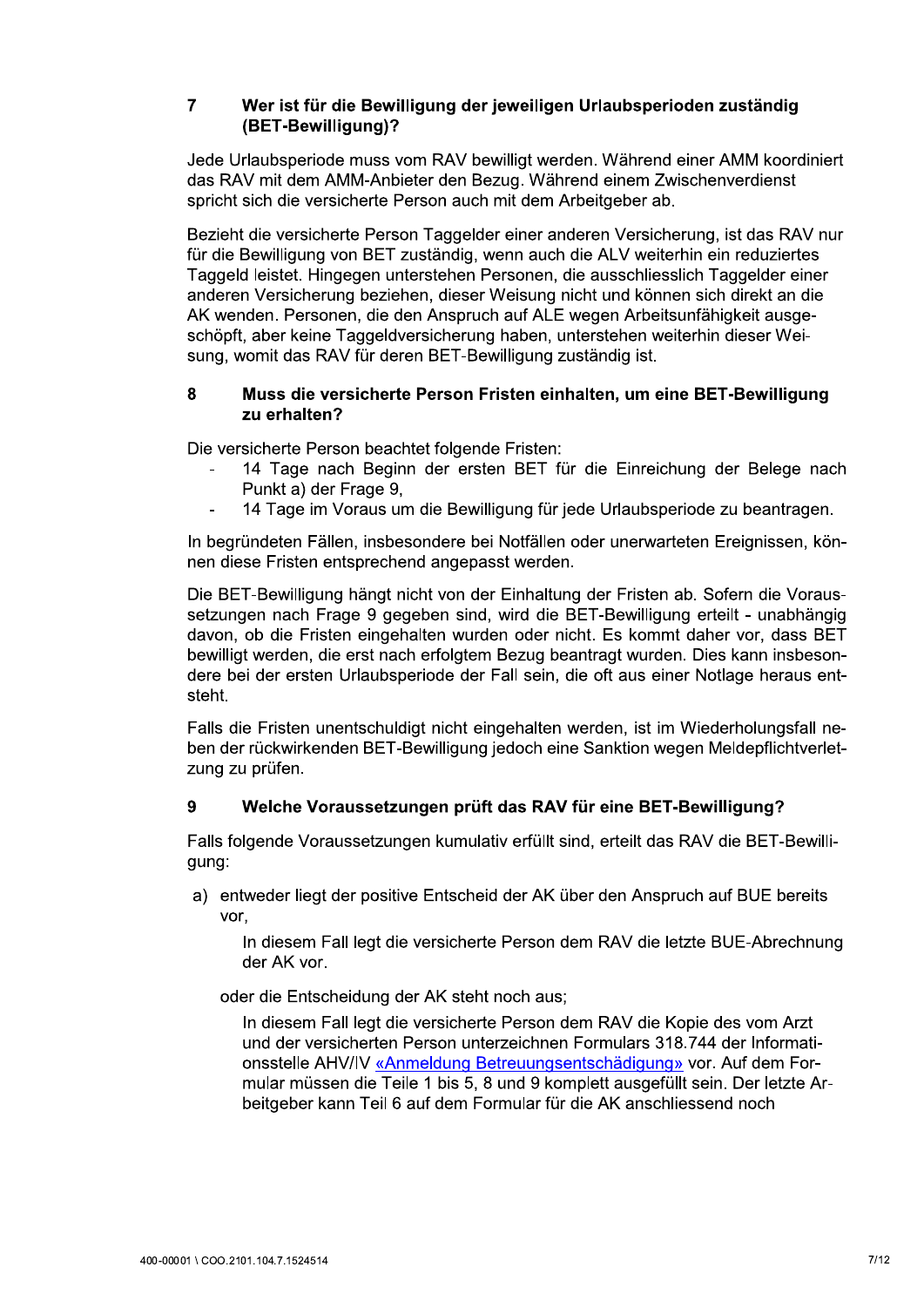komplettieren, die Angaben zu Teil 7 bescheinigt die ALK später auf einem separaten Formular (siehe Frage 11).

Das RAV prüft die Minderiährigkeit des Kindes bei Beginn des Betreuungsurlaubs des ersten Elternteils.

b) die zu beziehenden BET übersteigen den verbleibenden Restanspruch nicht;

Dieser ist den jeweiligen monatlichen BUE-Abrechnungen der AK zu entnehmen; so lange noch keine Abrechnung vorhanden ist, ist die Aufteilung dem Formular «Anmeldung Betreuungsentschädigung» oder einer schriftlichen Mitteilung der Eltern zu entnehmen. Ohne eines der genannten Dokumente beträgt der Anspruch pro Elternteil 35 Arbeitstage.

c) die BET werden innerhalb der Rahmenfrist für Betreuungsurlaub von 18 Monaten bezogen:

Dieser ist der letzten BUE-Abrechnung resp. dem Entscheid der AK über den BUE-Anspruch zu entnehmen. So lange noch keine Abrechnung vorhanden ist, erfragt das RAV diese Information bei der versicherten Person.

d) beim konkreten Bezug von BET werden die Erfüllung der Kontrollvorschriften gegenüber der ALV und die Wiedereingliederungsstrategie nicht vereitelt

Das Arztzeugnis im Formular «Anmeldung Betreuungsentschädigung» sieht kein Enddatum vor und kann daher grundsätzlich während der gesamten Rahmenfrist von 18 Monaten gültig sein. Falls jedoch der Verdacht entsteht, die versicherte Person vereitle durch das gezielte Legen der Urlaubsperioden die Kontrollvorschriften gegenüber der ALV oder die Wiedereingliederungsstrategie, prüft das RAV die Situation anhand ergänzender Unterlagen wie bspw. einem aktuell ausgestellten Arztzeugnis, Präzisierungen des Arztes oder Unterlagen über Betreuungsverpflichtungen.

e) die Voraussetzungen für den Bezug von BUE durch Arbeitslose gemäss Frage 11, die anhand der in AVAM und DMS verfügbaren Daten bereits geprüft werden können, müssen erfüllt sein.

Falls eines der Kriterien zum aktuellen Zeitpunkt (noch) nicht abschliessend geprüft werden kann und das RAV davon ausgehen muss, dass es möglicherweise nicht erfüllt sein wird, wird die BET-Bewilligung für die entsprechende Periode erteilt, jedoch weist das RAV die versicherte Person ausdrücklich darauf hin, dass das Risiko besteht, dass diese Urlaubsperiode nicht zu Handen der AK als bezogene BET bescheinigt und somit nicht entschädigt werden können.

## $10$ Wie wird eine BET-Bewilligung erteilt und was ist dabei zu beachten?

Das RAV bewilligt die BET, indem es den Anspruch auf Befreiung von der Erfüllung der Kontrollvorschriften aufgrund BET unter Nennung der jeweiligen konkreten Daten umgehend schriftlich der versicherten Person sowie der zuständigen ALK bestätigt.

Im Rahmen der Aufklärungspflicht hält das RAV in der ersten Bewilligung Folgendes fest:

Die BET-Bewilligung führt weder automatisch zur Bescheinigung als bezogene  $\bullet$ BET zu Handen der AK noch zu deren Auszahlung von Taggeldern. Dies, da die Anspruchsvoraussetzungen von der ALK und der AK noch geprüft werden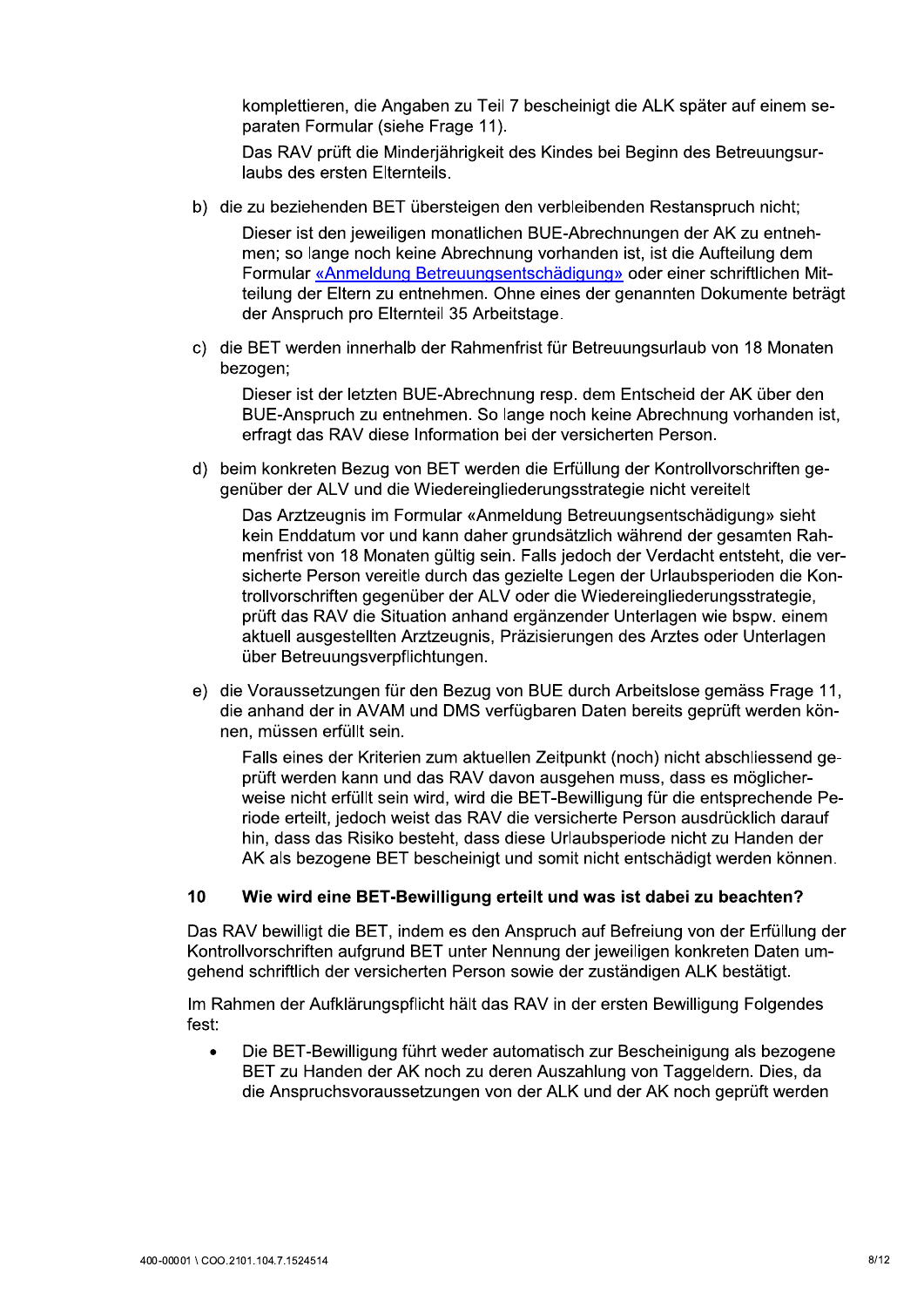müssen, wenn die Urlaubstage effektiv bezogen und alle notwendigen Unterlagen vorgelegt wurden.

Es ist trotz der Befreiung der Kontrollvorschriften während den BET notwendig,  $\bullet$ das AvP inkl. eventuellen Beilagen weiterhin jeweils Ende Monat der ALK zu senden.

Des Weiteren weist das RAV die versicherte Person mündlich oder schriftlich auf die folgenden Pflichten hin:

- Sollten die Eltern den verbleibenden BUE-Restanspruch anders als angekündigt unter sich aufteilen, meldet dies die versicherte Person unverzüglich dem RAV.
- Allfällige Annullationen oder Änderungen von bewilligten BET-Daten meldet die  $\bullet$ versicherte Person unverzüglich dem RAV.

Bei einer Annullation, Änderung oder falls die Voraussetzungen für eine bereits erteilte Bewilligung nach Frage 9 nicht (mehr) erfüllt sind, ändert das RAV die Bewilligung und informiert umgehend die ALK schriftlich.

## $11$ Wer ist für die monatliche Bescheinigung der bezogenen BET zu Handen der Ausgleichskasse zuständig?

Die ALK bescheinigt jeweils Ende Monat den erfolgten Bezug der BET, wenn folgende Voraussetzungen kumulativ erfüllt sind:

- a) die auf dem Formular «Angaben der versicherten Person» deklarierten BET stimmen mit der BET-Bewilligung des RAV überein;
- b) bis zum Beginn der BET hat die versicherte Person ein Taggeld der ALV bezogen (oder Warte- / Einstelltage getilgt, respektive den Anspruch auf Taggeld wegen Arbeitsunfähigkeit ausgeschöpft und kein Taggeld der Unfall- oder Krankentaggeldversicherung bezogen);
- c) an den BET-Tagen ist der Höchstanspruch an ALV-Taggeldern noch nicht ausgeschöpft;
- d) an den BET-Tagen ist eine Rahmenfrist für den Leistungsbezug offen;
- e) ihre Vermittlungsfähigkeit wurde für die BET-Tage nicht verneint.

Sind diese Voraussetzungen erfüllt, bescheinigt die ALK - im ersten wie in den Folgemonaten - die bezogenen BET auf dem Formular 318.746 der Informationsstelle AHV/IV «Folgemeldung Betreuungsentschädigung». Da die Bescheinigungsformulare nicht spezifisch für Taggeldversicherungen aufgebaut sind, füllt die ALK die Teile 1, 2.1 (bezogen auf die Taggeldhöhe) und 3 (bezogene BET) aus. Teil 4 kommt zur Anwendung, falls die ALV vorgeleistet hat (die ALK gibt in diesem Fall ihre IBAN bekannt und beziffert den Vorleistungsbetrag im Feld «Bemerkungen») und wenn ein Zwischenverdienst stattfindet (in diesem Fall informiert die ALK im Feld «Bemerkungen» über den Zwischenverdienst und den Arbeitgeber).

## Was passiert, wenn die Voraussetzungen für die BET-Bewilligung nicht  $12$ (mehr) vorhanden sind?

Nimmt die versicherte Person Urlaubstage, obwohl:

für diese Tage keine BET-Bewilligung erteilt wurde oder werden kann  $\bullet$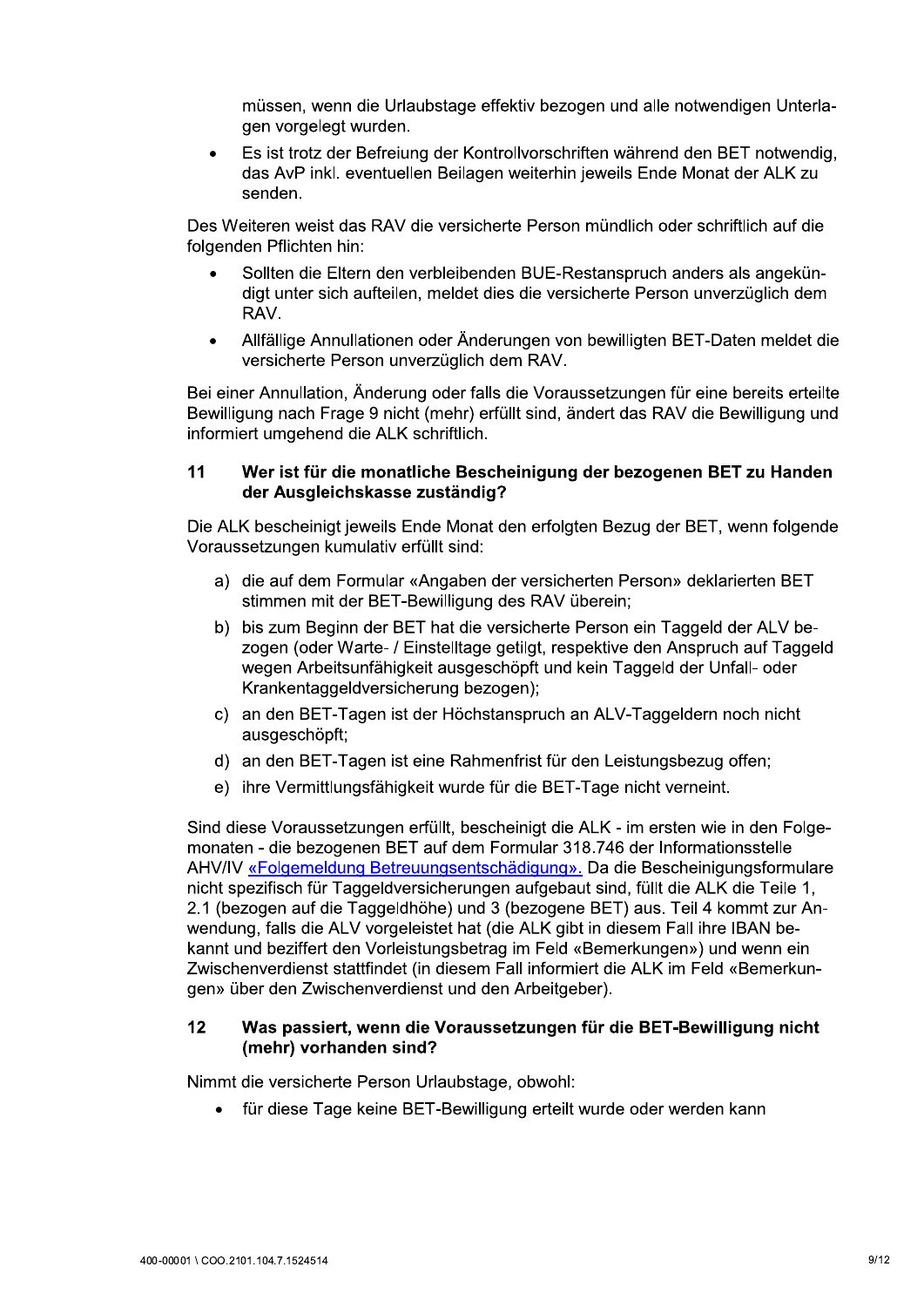oder

es sich nach der Erteilung der BET-Bewilligung herausstellt, dass die Voraus- $\bullet$ setzungen für diese Tage doch nicht erfüllt waren,

werden sie von der ALK als bezogene BET nicht bescheinigt und gelten deshalb grundsätzlich als unentschuldigte Abwesenheit. Sie können aber als unbezahlte Ferien (kein Wegfall der Pflicht zur Arbeitssuche) resp. als entschuldigte Tage wegen besonderen Familienereignissen gelten, falls die Voraussetzungen nach AVIG-Praxis ALE B377f. resp. B360 erfüllt sind.

Neben einer allfälligen Sanktion kann im Falle einer (versuchten) Vereitelung der Erfüllung der Kontrollvorschriften gegenüber der ALV oder der Eingliederungsstrategie zusätzlich die Prüfung der Vermittlungsfähigkeit angezeigt sein.

## 13 Was passiert, falls die Ausgleichskasse den Anspruch auf BUE ablehnt, nachdem bereits BET bezogen worden sind?

In diesem Fall können der versicherten Person nach Vorlage der entsprechenden Ablehnungsverfügung die ersten 3 Tage der BET gestützt auf AVIG-Praxis ALE B360 bezahlt werden. Die weiteren Tage bleiben unbezahlt, hingegen bleibt die bereits erfolge Befreiung von der Erfüllung der Kontrollvorschriften aufrecht, sofern nicht von missbräuchlicher Ankündigung von Betreuungsurlaub ausgegangen werden muss.

## 14 Wie muss die versicherte Person vorgehen, um die BUE zu erhalten?

Die BUE wird nicht automatisch ausbezahlt. Die versicherte Person muss die Taggelder direkt bei der zuständigen AK geltend machen.

Dafür benötigt sie das auch vom letzten Arbeitgeber unterzeichnete Formular 318.744 «Anmeldung Betreuungsentschädigung» der Informationsstelle AHV/IV (für weitere Arbeitgeber zusätzlich das Formular 318.745 «Ergänzungsblatt zur Anmeldung Betreuungsentschädigung»), worin die berufliche Situation deklariert wird und der Arzt die medizinische Notwendigkeit des Betreuungsurlaubes bescheinigt. Zusätzlich legt die versicherte Person das von der ALK gemäss Frage 11 ausgestellte Formular 318.746 «Folgemeldung Betreuungsentschädigung» bei, das die im ersten Monat bezogenen **BET** bescheinigt.

In den Folgemonaten sendet die versicherte Person das von der ALK monatlich ausgestellte Formular «Folgemeldung Betreuungsentschädigung» an die AK. Falls ein Zwischenverdienst stattfindet, benötigt die AK auch ein vom Arbeitgeber ausgefülltes Formular «Folgemeldung Betreuungsentschädigung».

## 15 Wie kann die zuständige Ausgleichskasse festgestellt werden?

Falls die Eltern den Betreuungsurlaub teilen, ist für beide während des ganzen Betreuungsurlaubs die AK des Elternteils zuständig, der die erste BUE bezieht.

Für Eltern, die am ersten Tag des bezogenen BUE arbeitslos sind, ist die AK des letzten Arbeitgebers zuständig. Hat eine arbeitslose Person seit Beginn der Arbeitslosigkeit einen Zwischenverdienst angetreten (und eventuell bereits wieder beendet), ist die AK dieses Betriebes zuständig. Diese Regelungen gelten auch dann, wenn der Arbeitgeber unterdessen nicht mehr aktiv ist (beispielsweise nach einem Konkurs).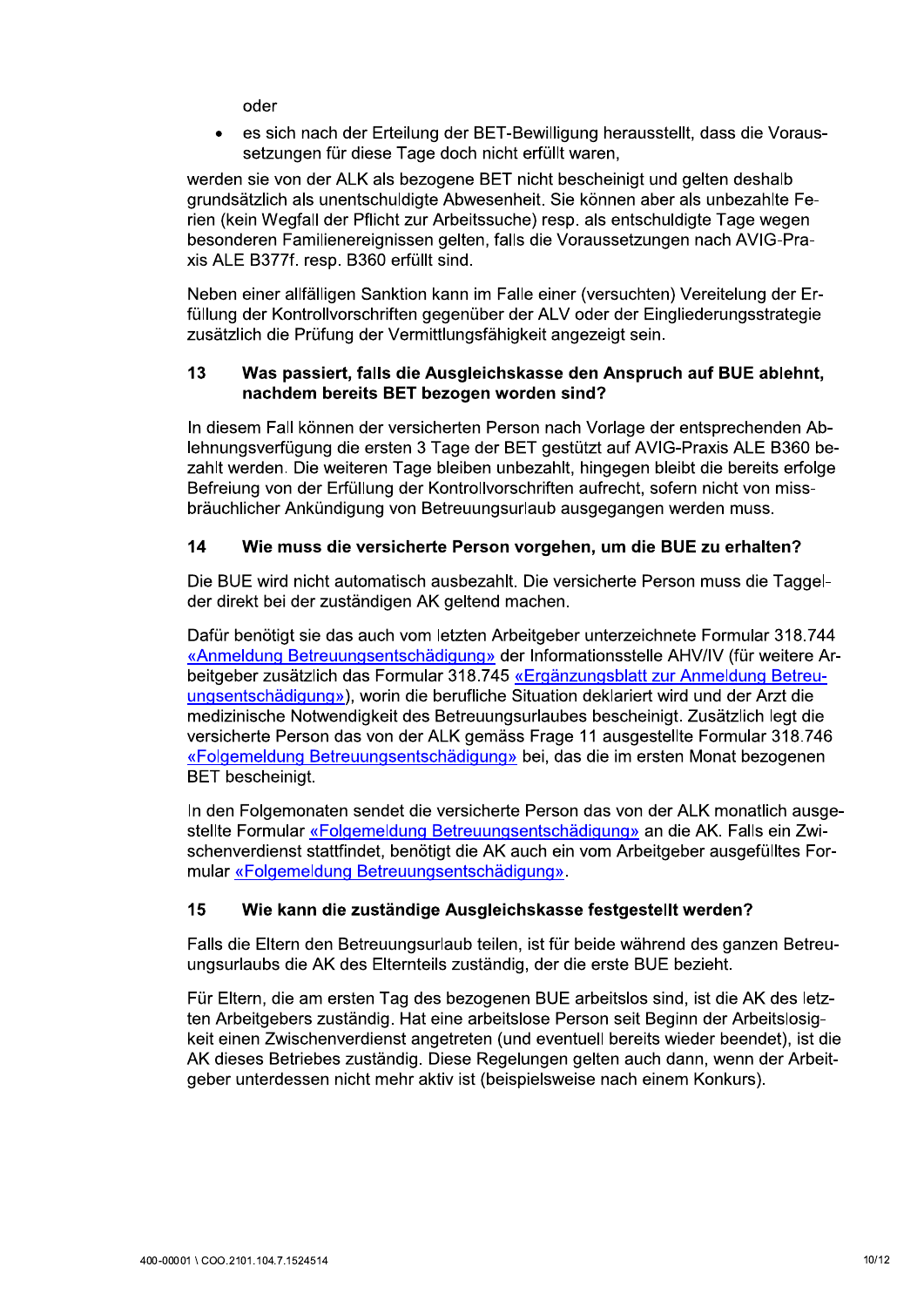Bei gleichzeitiger Anstellung bei mehreren Arbeitgebern sowie bei selbständiger Erwerbstätigkeit vor oder während der Arbeitslosigkeit wird die Zuständigkeit analog Rz. 1024 des KS BUE festgelegt.

## 16 Kann die ALK eine Verrechnung bei der Ausgleichskasse oder die Anmeldung der BUE vornehmen?

Falls die ALK irrtümlicherweise Leistungen erbracht hat, ist eine Verrechnung möglich. Muss die AK davon ausgehen, dass die ALK vorgeleistet hat, hat sie die ALK vor der Auszahlung zu benachrichtigen.

Bei unterlassener Anmeldung durch die versicherte Person hat die ALK die Möglichkeit, die BUE direkt bei der AK anzumelden.

## $17$ Wie ist der Bezug während Zwischenverdienst geregelt?

Betreuungsurlaub kann auch während Zwischenverdienst bezogen werden. Die bei Zwischenverdienst-Arbeitgebern bezogenen Tage müssen an den Anspruch an BET angerechnet werden und reduzieren auch den Restanspruch an BUE.

Da die ALK Tage mit BET nicht abrechnet, wird für Tage mit BET bezogener Lohn resp. EO-Taggeld nicht als Zwischenverdienst angerechnet.

## 18 Stellt Betreuungsurlaub mit EO-Taggeldbezug Beitragszeit dar?

In analoger Anwendung von AVIG-Praxis ALE B163 wird die Zeit, in der EO wegen Betreuungsurlaubs ausgerichtet wird, als Beitragszeit angerechnet - unabhängig davon ob die EO-Entschädigung ALV-beitragspflichtig ist.

## 19 Stellt Betreuungsurlaub Erziehungszeit dar?

Perioden mit EO-Taggeldbezug wegen Betreuungsurlaubs gelten nicht als Erziehungszeit und rechtfertigen deshalb keine Verlängerung der Rahmenfristen.

Hingegen können Perioden, in denen kein Anspruch auf EO-Taggeld bestand und auch keine andere Beitragszeit erarbeitet wurde, bei Erfüllung der üblichen Voraussetzungen als Erziehungszeit erachtet werden.

## 20 Ist EO-Taggeld wegen Betreuungsurlaub in den versicherten Verdienst zu rechnen?

Nach AVIG-Praxis ALE C4 sind Taggelder der EO für die Ermittlung des versicherten Verdienstes heranzuziehen, wenn diese beitragspflichtig sind.

## Wie regelt das OR den Kündigungsschutz bei Betreuungsurlaub?  $21$

Auch während des Betreuungsurlaubes gilt der zeitliche Kündigungsschutz nach Art. 336c OR, was eine nichtige Kündigung, resp. einen Unterbruch der Kündigungsfrist zur Folge hat. Dieser Schutz beginnt am ersten Urlaubstag und gilt durchgehend, solange der Anspruch auf Betreuungsurlaub besteht, längstens aber während sechs Monaten ab Beginn der Rahmenfrist für Betreuungsurlaub.

Die Regelung von Art. 336c Abs. 1 lit. c<sup>ter</sup> OR kommt zur Anwendung, wenn folgende Kriterien erfüllt sind:

• Die Person hat Betreuungsurlaub nach Art. 329i OR bezogen,